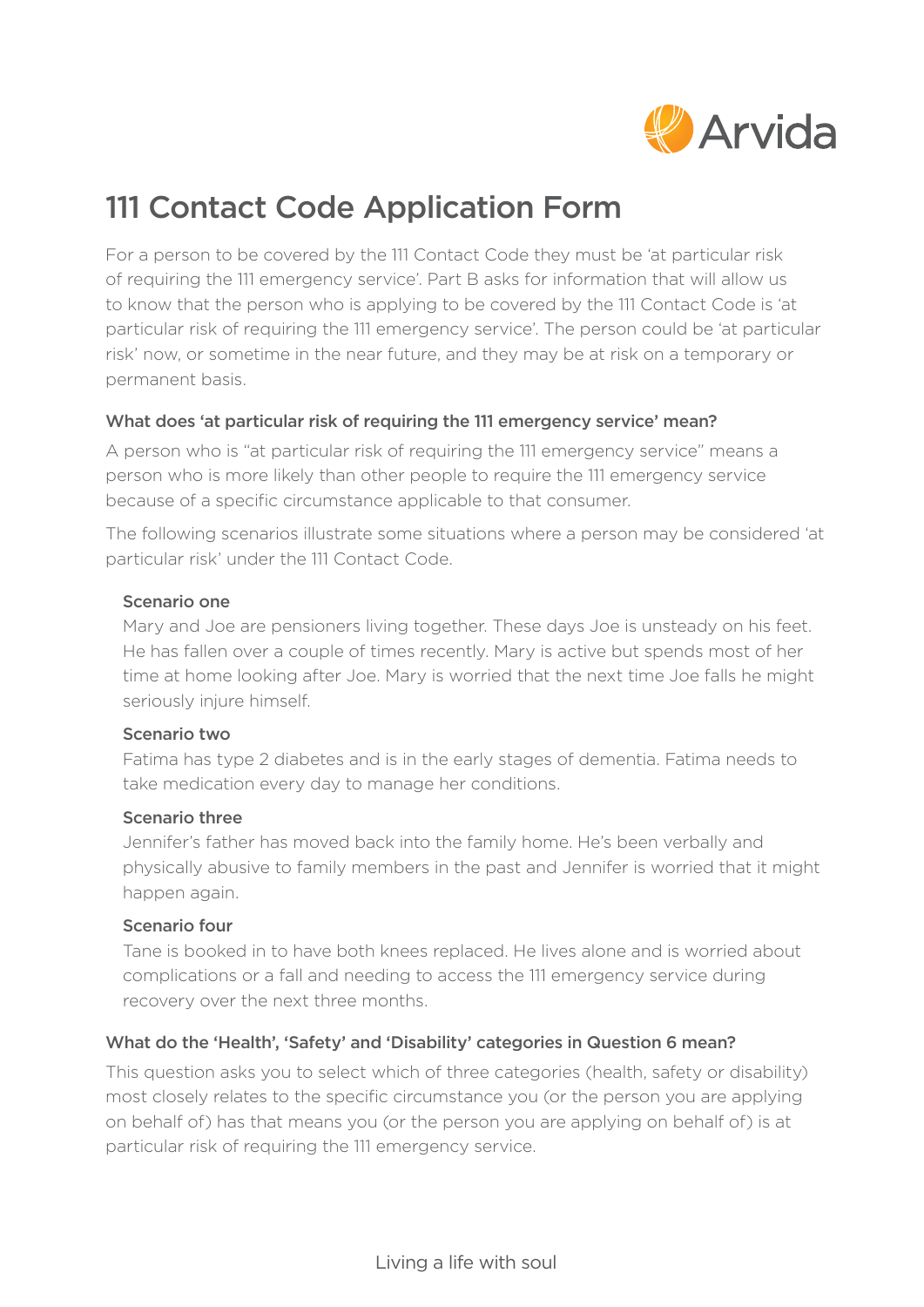If you tick the 'health' category, this means the specific circumstance that makes you (or the person you are applying on behalf of) at particular risk of requiring the 111 emergency service is related to health. For example, it is a known medical condition.

An example of a specific circumstance that may mean you tick the 'safety' category is family violence.

An example of a specific circumstance that may mean you tick the 'disability' category is sensory impairment, intellectual impairment or physical impairment.

## Do I have to be 'at particular risk' now, or could it be sometime in the future?

A person may not be 'at particular risk' now, but they know they will become 'at particular risk' sometime in the near future. For example, a person who has a planned surgical operation.

## How can a person be 'at particular risk' on a temporary or permanent basis?

A person may be 'at particular risk' because they have suffered a physical injury, but the person expects to recover from this injury after a certain period of time. In these circumstances, the person is only 'at particular risk' on a temporary basis.

An example of a person who may be 'at particular risk' on a permanent basis is a person who has congenital blindness and will not recover.

Question 7 asks you to tell us whether the specific circumstance that makes you (or the person you are applying on behalf of) 'at particular risk' is on a temporary or permanent basis.

## Guidance Note 2

Part C asks for information to support the answers given to Q6 and Q7 in Part B. One of the following must be provided:

 (a) sufficient evidence to support that you (or the person you are applying on behalf of) is (or will become) at particular risk of requiring the 111 emergency service; or

 (b) the details of a nominated person we can contact to verify that you (or the person you are applying on behalf of) is (or will become) at particular risk of requiring the 111 emergency service.

#### Who can be a 'nominated person'?

A nominated person must be someone who, by virtue of their occupation, is competent to give an opinion on whether you (or the person you are applying on behalf of) is at particular risk of requiring the 111 emergency service.

For example, if the 'health' or 'disability' category has been ticked in response to Q6, then a health practitioner (such as a GP) could be a nominated person. If the 'safety' category has been ticked, then a police officer, a currently registered social worker, a lawyer (with a current practicing certificate), or a family court judge could be a nominated person.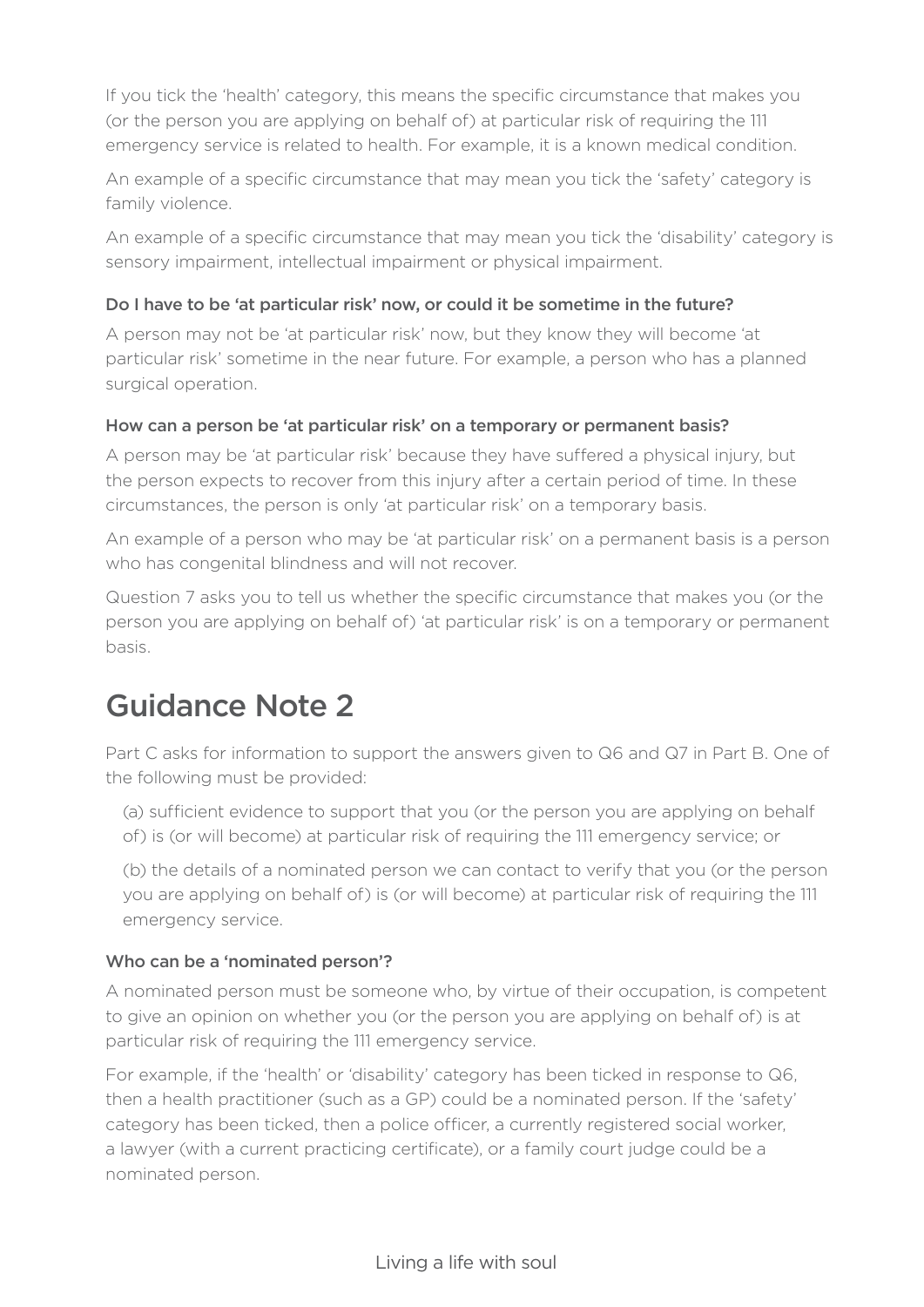We recommend that before you make your application to us, you (or the person you are applying on behalf of) first contact the nominated person to discuss the application.

## If I don't provide the details of a nominated person, what sort of evidence must be provided?

It must be sufficient information to show that you (or the person you are applying on behalf of) is (or will become) at particular risk of requiring the 111 emergency service.

#### Examples of evidence that may be sufficient include:

a completed Electricity Authority 'Notice of Potential Medically Dependant Consumer (MDC) Status' form, which includes a certification from a DHB, private hospital or GP (accessible from their website here: https://www.ea.govt.nz/operations/retail/retailers/ retailerobligations/medically-dependant-and-vulnerable-customers/);

- a protection order;
- a letter from a health practitioner (eg, a GP); or
- documentation of impairment (eg, an ID card).

# Guidance Note 3

Part D asks you to make some declarations regarding the content you have provided in the application, and to acknowledge that you understand what we (the provider) may do with the information you have provided in the application.

One of the declarations asks you to declare that the person who wants to be covered by the 111 Contact Code:

- is (or will become) at particular risk of requiring the 111 emergency service (information on what this means is provided in Guidance Note 1); and
- does not have a means to contact the 111 emergency service that can be operated at the premises for a continuous 8-hour period in the event of a power failure".

#### What is the 111 emergency service?

The 111 emergency service includes the ambulance service, police service and fire and emergency service.

## What does 'a means to contact the 111 emergency service that can be operated at the premises for a continuous 8-hour period in the event of power failure' mean?

It means that the person has a way of contacting the 111 emergency service at the premises where they live.

The 'means' a person uses to contact the 111 emergency service must be able to work for a continuous (ie non-stop) 8-hour period if used as instructed. A person will have a way of contacting the 111 emergency service if:

• the premises where they live is receiving a copper landline service (because this service will continue to work in a power cut);